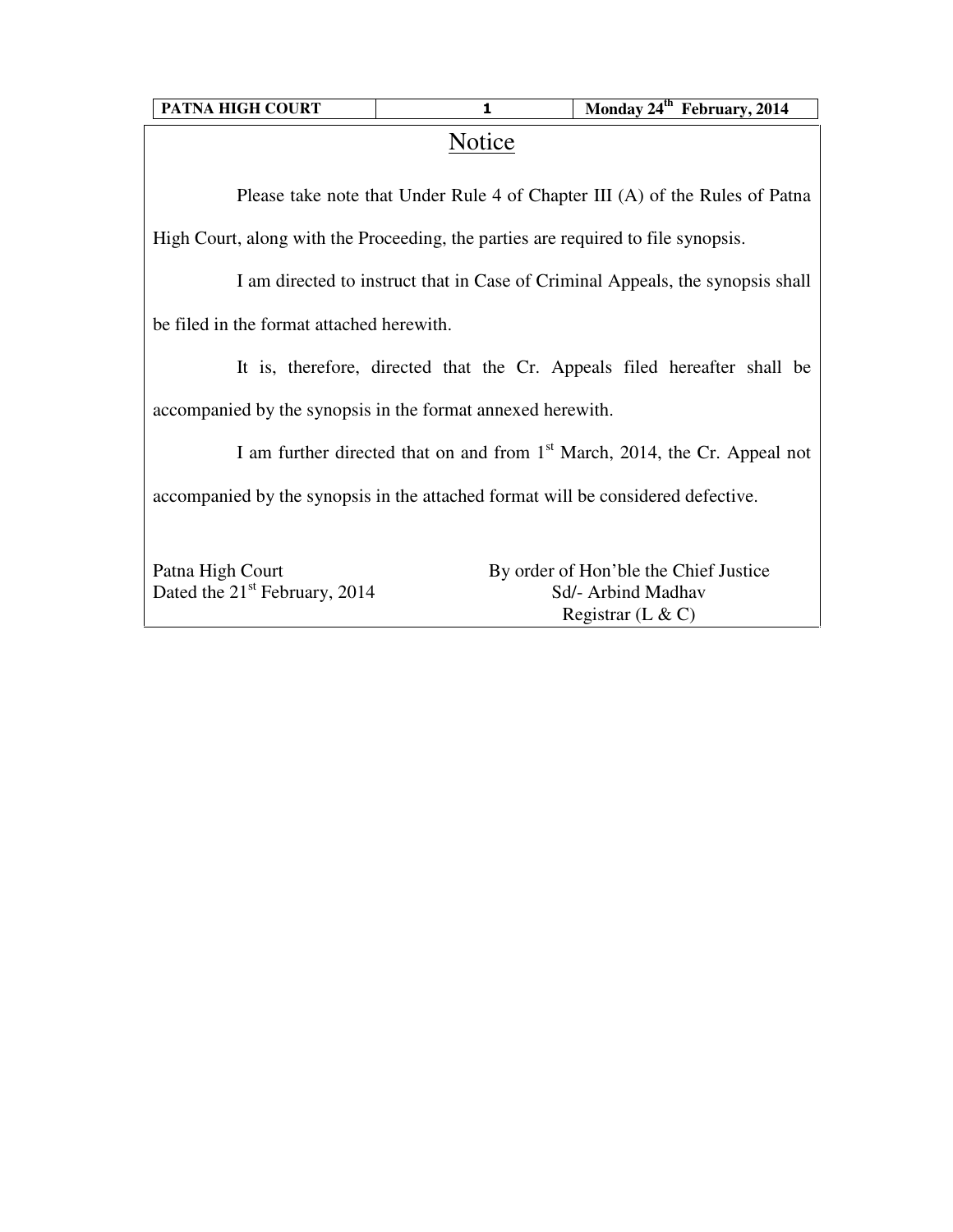| PATNA HIGH COURT                      |                 | 2                           | Monday 24 <sup>th</sup> February, 2014 |
|---------------------------------------|-----------------|-----------------------------|----------------------------------------|
|                                       |                 |                             |                                        |
|                                       |                 | SYNOPSIS IN CRIMINAL APPEAL |                                        |
|                                       |                 |                             |                                        |
| <u>Date and time of</u>               |                 |                             |                                        |
| Occurrence -------------              | $------ A/P.M.$ |                             |                                        |
| <u>Fardbeyan</u> --------------       |                 |                             |                                        |
| F.I.R.---------------------           |                 |                             |                                        |
|                                       |                 |                             |                                        |
|                                       |                 |                             |                                        |
| Informant --------------------------- |                 |                             |                                        |
| Deceased----------------------------- |                 |                             |                                        |
|                                       |                 |                             | <u>Witness named in FIR</u>            |
|                                       |                 |                             |                                        |
|                                       |                 |                             |                                        |
|                                       |                 |                             |                                        |
|                                       |                 | (4)                         |                                        |
|                                       |                 | Witnesses signed on F.I.R.  |                                        |
|                                       |                 |                             |                                        |
|                                       |                 |                             |                                        |
|                                       |                 |                             |                                        |
|                                       |                 |                             |                                        |
|                                       |                 |                             |                                        |
|                                       |                 |                             |                                        |
|                                       |                 |                             |                                        |
|                                       |                 |                             |                                        |
|                                       |                 |                             |                                        |
|                                       |                 |                             |                                        |
| <b>Charge Sheet</b>                   |                 |                             | <b>Accused sent for Trial</b>          |
|                                       |                 |                             | ----------------------------           |
| <b>Witness:-</b>                      |                 |                             |                                        |
| (1)                                   |                 |                             |                                        |
| (2)                                   |                 |                             |                                        |
| (3)                                   |                 |                             |                                        |
| (4)                                   |                 |                             |                                        |
| (5)                                   |                 |                             |                                        |
| (6)                                   |                 |                             |                                        |
| (7)                                   |                 |                             |                                        |
| (8)                                   |                 |                             |                                        |
| (9)                                   |                 |                             |                                        |
|                                       |                 |                             |                                        |
|                                       |                 |                             |                                        |
|                                       |                 |                             |                                        |
|                                       |                 |                             |                                        |
|                                       |                 |                             |                                        |
|                                       |                 |                             |                                        |
|                                       |                 |                             |                                        |
|                                       |                 |                             |                                        |
|                                       |                 |                             |                                        |
|                                       |                 |                             |                                        |

 $T_{\text{max}}$